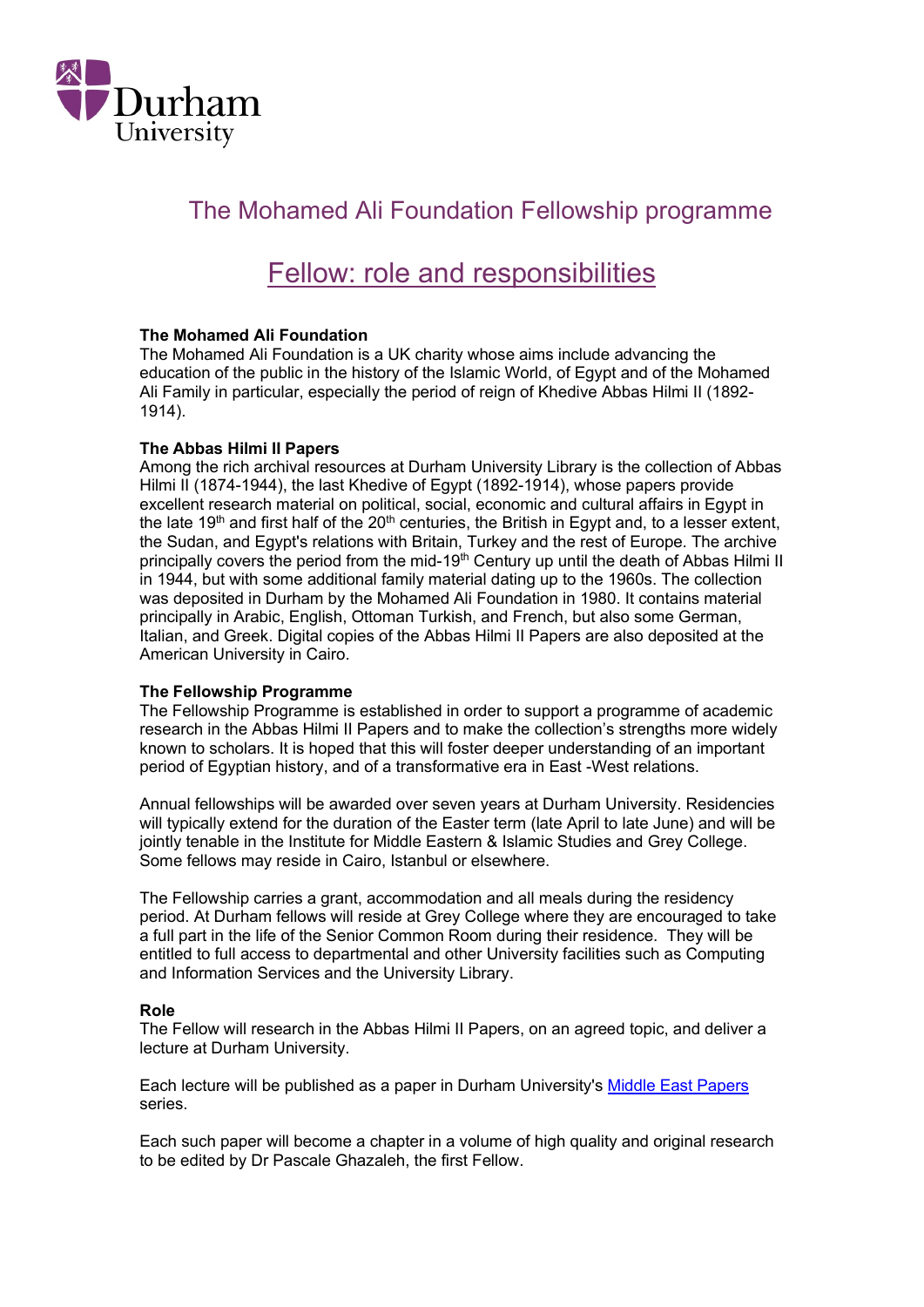

The breadth of material in the Abbas Hilmi II Papers will reward an interdisciplinary approach. Such is the richness of the photographic material in the archive that fellows are strongly encouraged to highly illustrate their work with examples from the collection. A commercial photographic publication is also timed to be released in the first half of the Fellowship programme.

In order to guide candidate fellows an outline plan of this volume is provided in the fellowship application documentation. This is not intended to be prescriptive and the Advisory Panel will consider alternative suggestions so long as they are well-grounded in the Abbas Hilmi II Papers and this is evidenced in the application proposal.

#### Responsibilities

The Fellow will:

- research in the Abbas Hilmi II Papers
- deliver a lecture at Durham based on this research
- produce to deadline a high quality original book chapter on an agreed topic from work undertaken during her / his fellowship residency drawing upon material from the Abbas Hilmi II Papers
- help to promote the fellowship through appropriate networks

## Person Specification

The Fellow will be:

- a specialist on 19<sup>th</sup> and early 20<sup>th</sup>-century Egypt
- an early career (post-doctoral) or established scholar
- with proven research experience
- and a publication record

The nature of the collection will often require good reading knowledge of Arabic, Ottoman Turkish, French, and English. The online catalogue of the collection indicates the languages of each file of material.

The Fellow will be a good networker who can promote the fellowship effectively to prospective fellows.

#### Residence

At least half of the fellows in the programme will reside at Durham during their fellowship, and all fellows will at least visit Durham once in order to deliver their lecture.

Fellows may choose to reside elsewhere and consult digital copies of the Abbas Hilmi II Papers at the American University in Cairo. A copy of the archive may soon also be deposited in Istanbul.

Fellows who reside at Durham will be encouraged to visit other countries with useful related archives. It would be beneficial for all concerned if visiting fellows were also able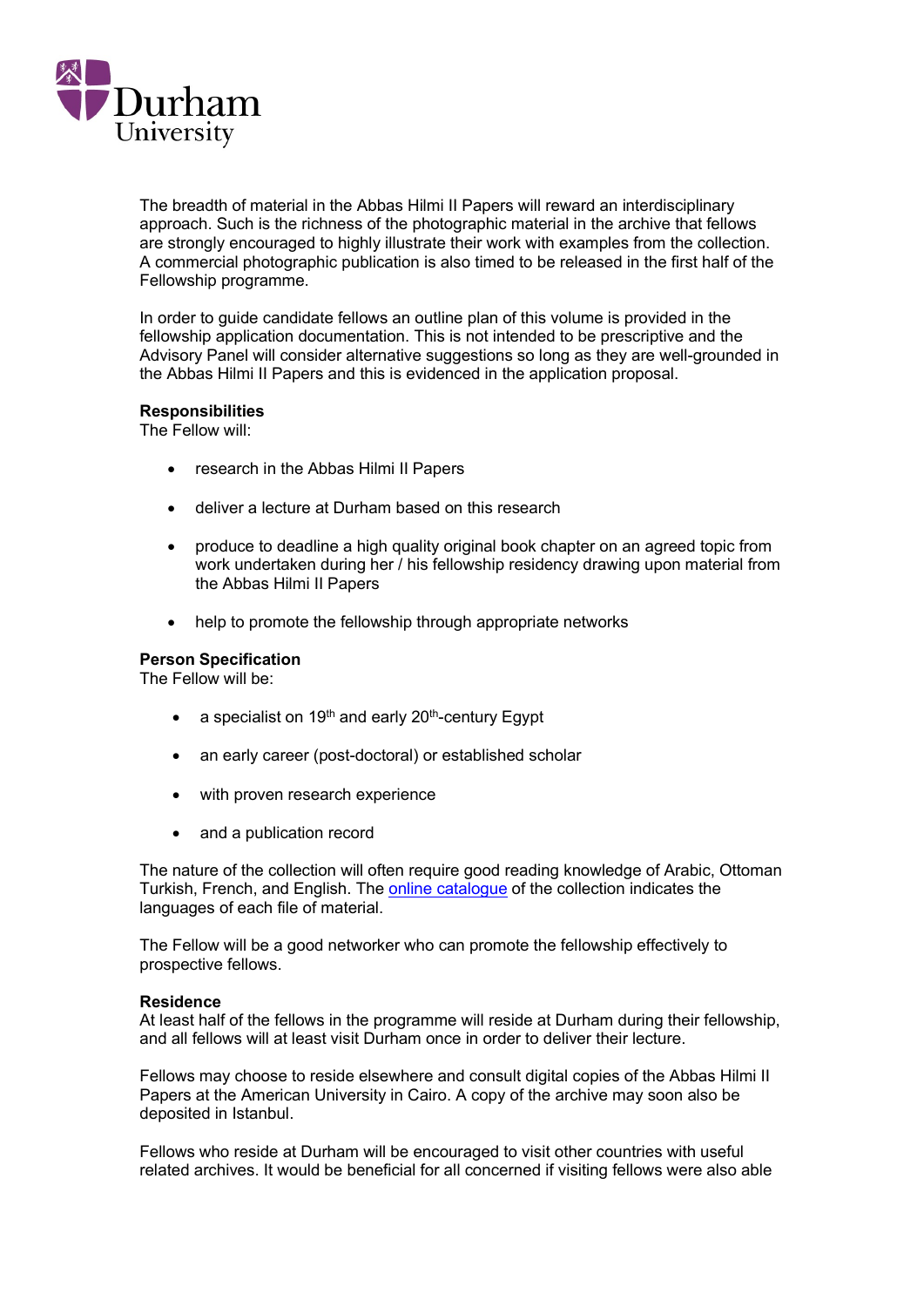

to participate in academic activities in universities or research institutes in Egypt, Turkey and elsewhere. A research travel grant is available to each fellow to facilitate such activities.

#### Research output

Fellows will assign their copyright in any relevant work produced during the fellowship to Durham University so that it may be published in the university's Middle East Papers series, in the edited volume (electronic and print editions), and in any other way that may promote the Abbas Hilmi II Papers and the Fellowship programme. Durham University will grant to the fellow a non-exclusive, irrevocable, royalty-free licence in any such relevant work.

The Mohamed Ali Foundation Fellowship and Durham University should be acknowledged in all publications.

#### Key Relationships

The Fellow will liaise with the Managing Editor Dr Pascale Ghazaleh, and develop good working relationships with the archivist responsible for the Abbas Hilmi II Papers at Durham or with library staff working at other locations where a digital copy of the archive has been deposited.

#### The Fellowship Advisory Panel (FAP)

This comprises:

- 1. a senior Durham academic, who chairs the panel Professor Anoush Ehteshami
- 2. a trustee of the Mohamed Ali Foundation Mr Seif El Rashidi

three specialists on the Modern Middle East,

- 3. Professor Khaled Fahmi (University of Cambridge)
- 4. Professor Nelly Hannah (American University in Cairo)
- 5. Professor Eugene Rogan (University of Oxford)

the first Fellow and Managing Editor

6. Dr Pascale Ghazaleh

and the Archivist responsible for the Abbas Hilmi II Papers

#### 7. Mr Francis Gotto

#### Duration of professional engagement

One academic term, or two months. There is some flexibility as to the timing of each residency, whether at Durham or elsewhere.

#### **Grants**

£5,000 GBP, payable half upon commencement and half upon delivery of the completed book chapter (ready for publication).

A research travel grant during the residency period of up to £1,000 GBP is also available.